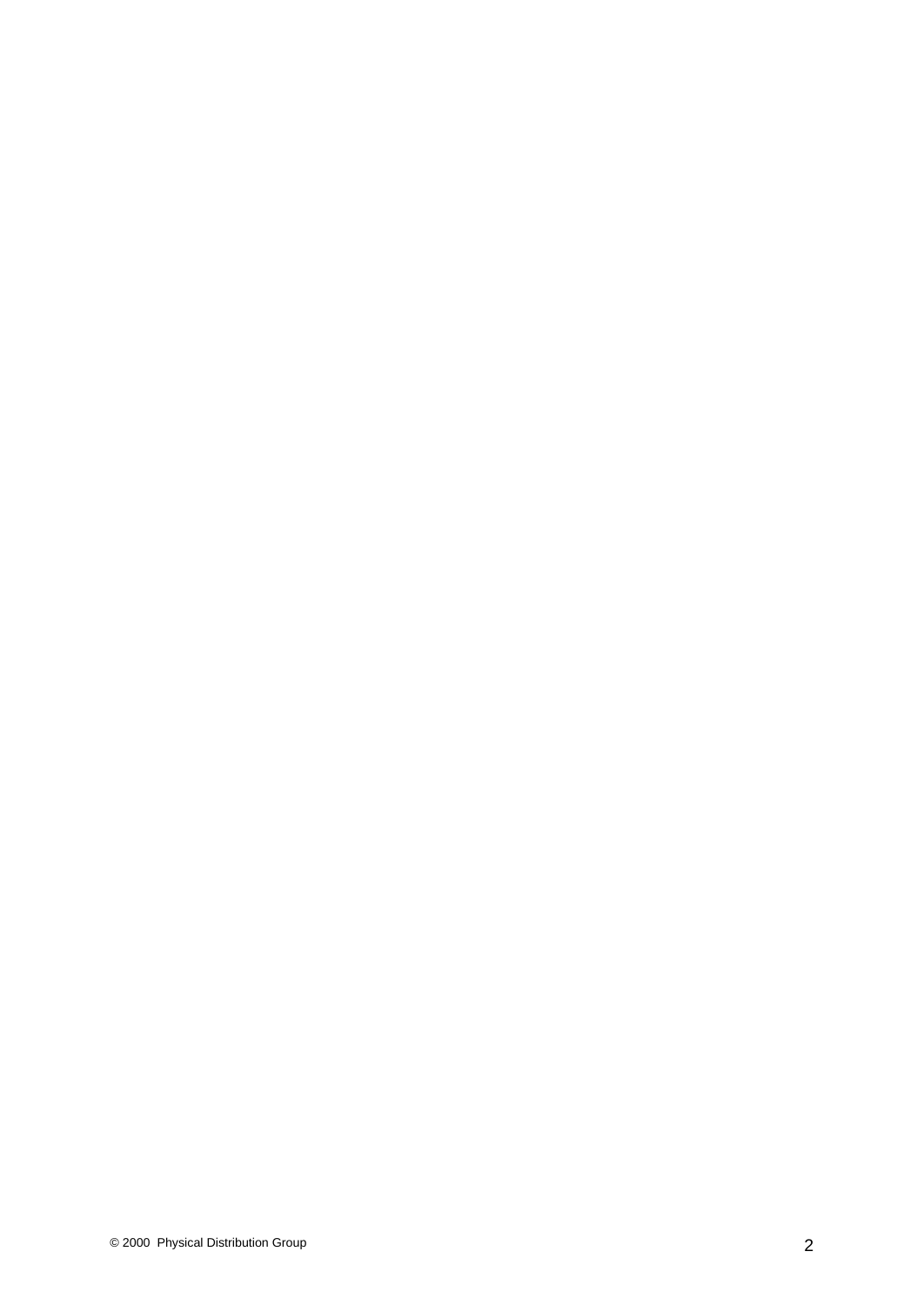## **Physical Distribution Conditions**

Filed with the District Court in Amsterdam on September 1, 2000 Registered under number 177/2000

Filed with the District Court in Rotterdam on September 1, 2000 Registered under number 116/2000



Physical Distribution Group P.O Box 3008 2700 KS Zoetermeer The Netherlands **The Netherlands The Netherlands** 

Internet: [www.pdglogistics.com](http://www.pdglogistics.com) **community** and the community of the community of the community of the community of the community of the community of the community of the community of the community of the community of the c E-mail: info@pdglogistics.com

The Physical Distribution Group is part of the Association Transport and Logistics Netherlands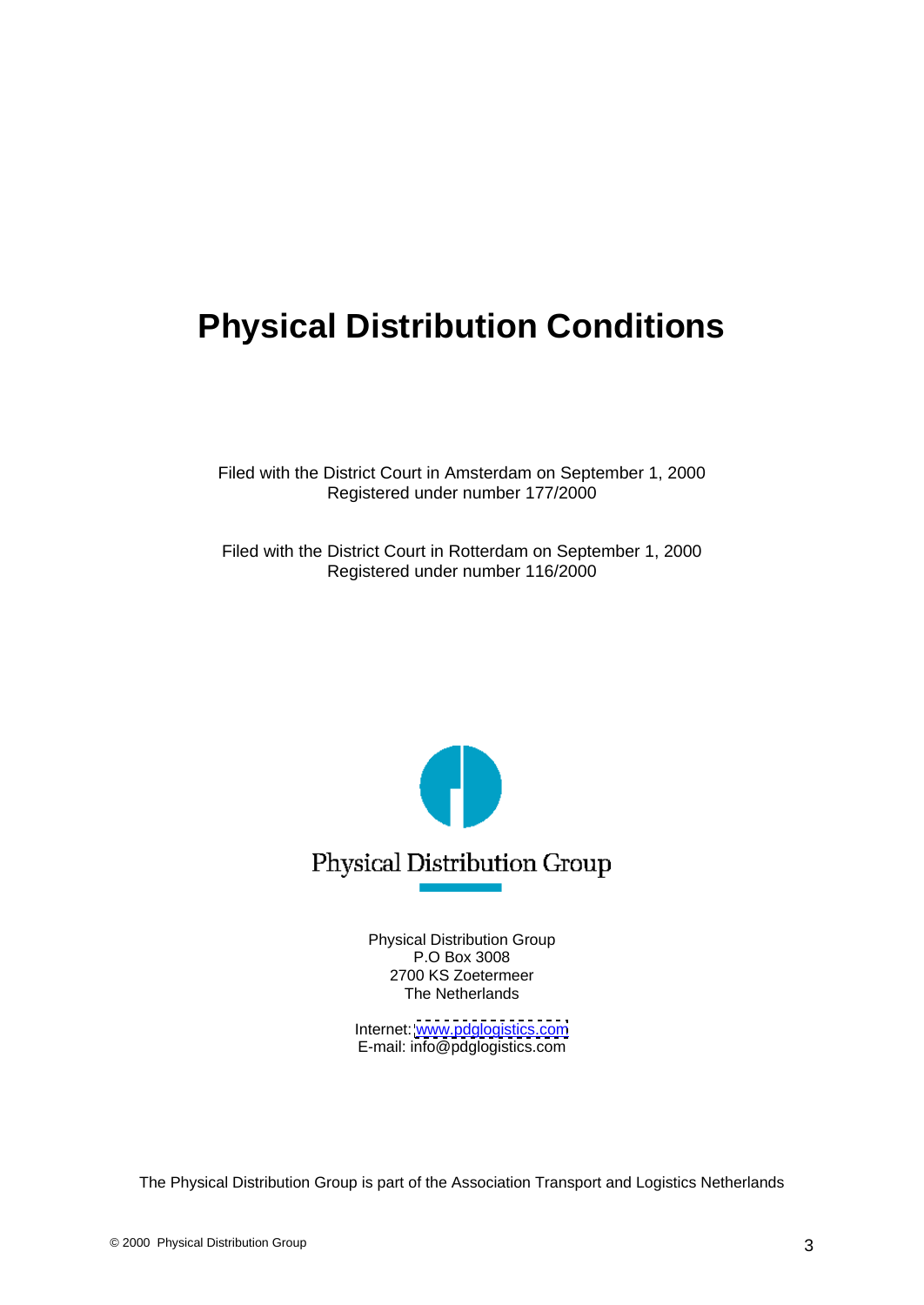The Physical Distribution Group is authorised to collect the dues owed for copying, as stated in article 17, paragraph 2 of the Copyright Law passed in 1992 and in the Royal Decree of 20-7-1994 (statue book 351) ex article 16b of the Copyright Law passed in 1912 through and in accordance with the regulations of the Stichting Reprorecht in Amsterdam.

All rights reserved. No part of this publication may be reproduced, stored in a retrieval system, or transmitted in any means, electronic, mechanical, photocopying , recording ot otherwise, without the permission of the editor.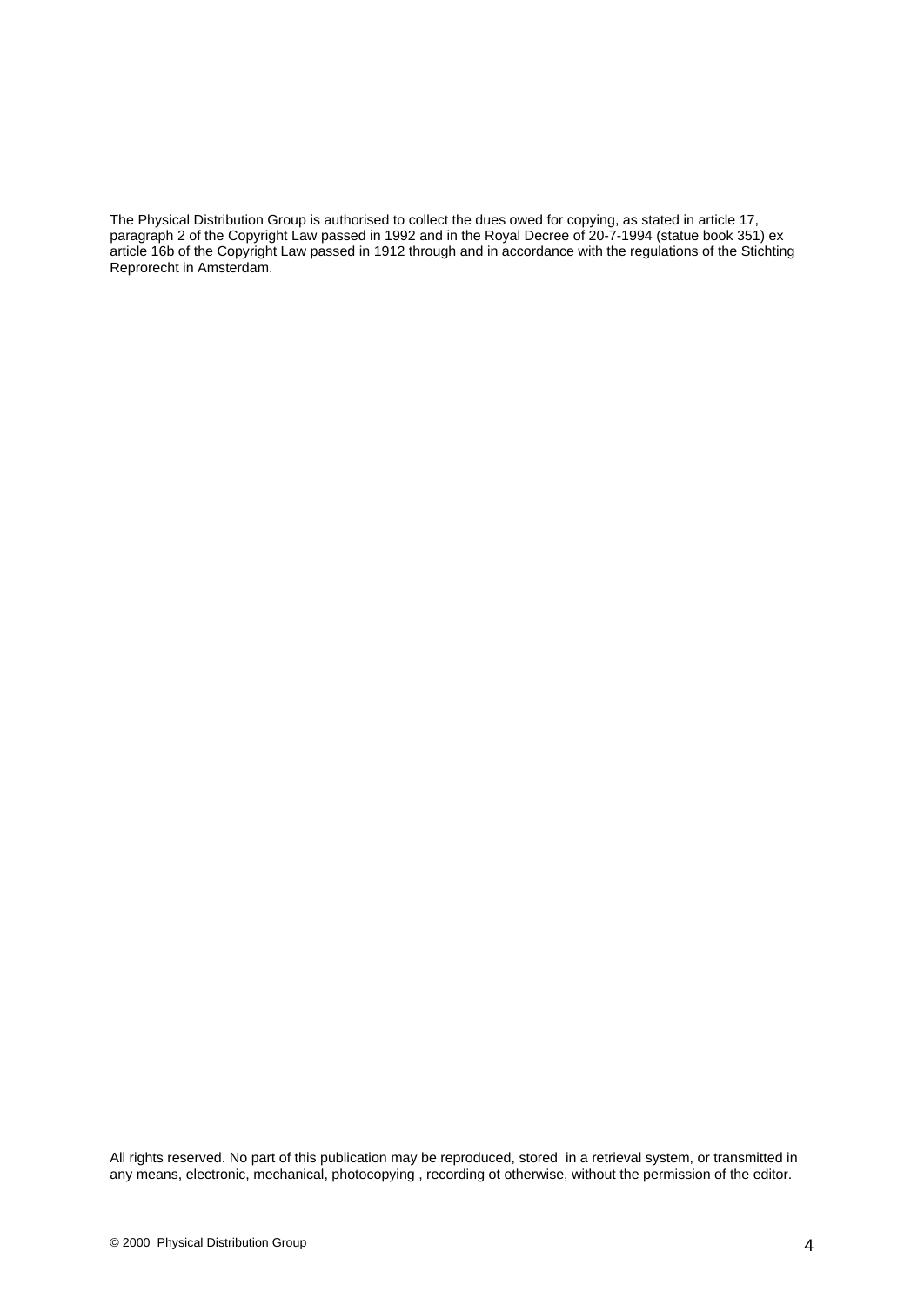### **Physical Distribution Articles**

- 
- Article 1. Definitions and the set of the set of the set of the set of the set of the set of the set of the set of the set of the set of the set of the set of the set of the set of the set of the set of the set of the set
	- 2. Scope of Application
	- 3. Employees and Independent Contractors
	- 4. Obligations of the Physical Distributor
	- 5. Obligations of the Principal
	- 6. Duration and Termination of the Agreement
	- 7. Liability of the Physical Distributor
	- 8. Liability of the Principal
	- 9. Time Bar and Forclosure
	- 10. Payment Conditions
	- 11. Security
	- 12. Competent Court
	- 13. Recommended Ofiicial Title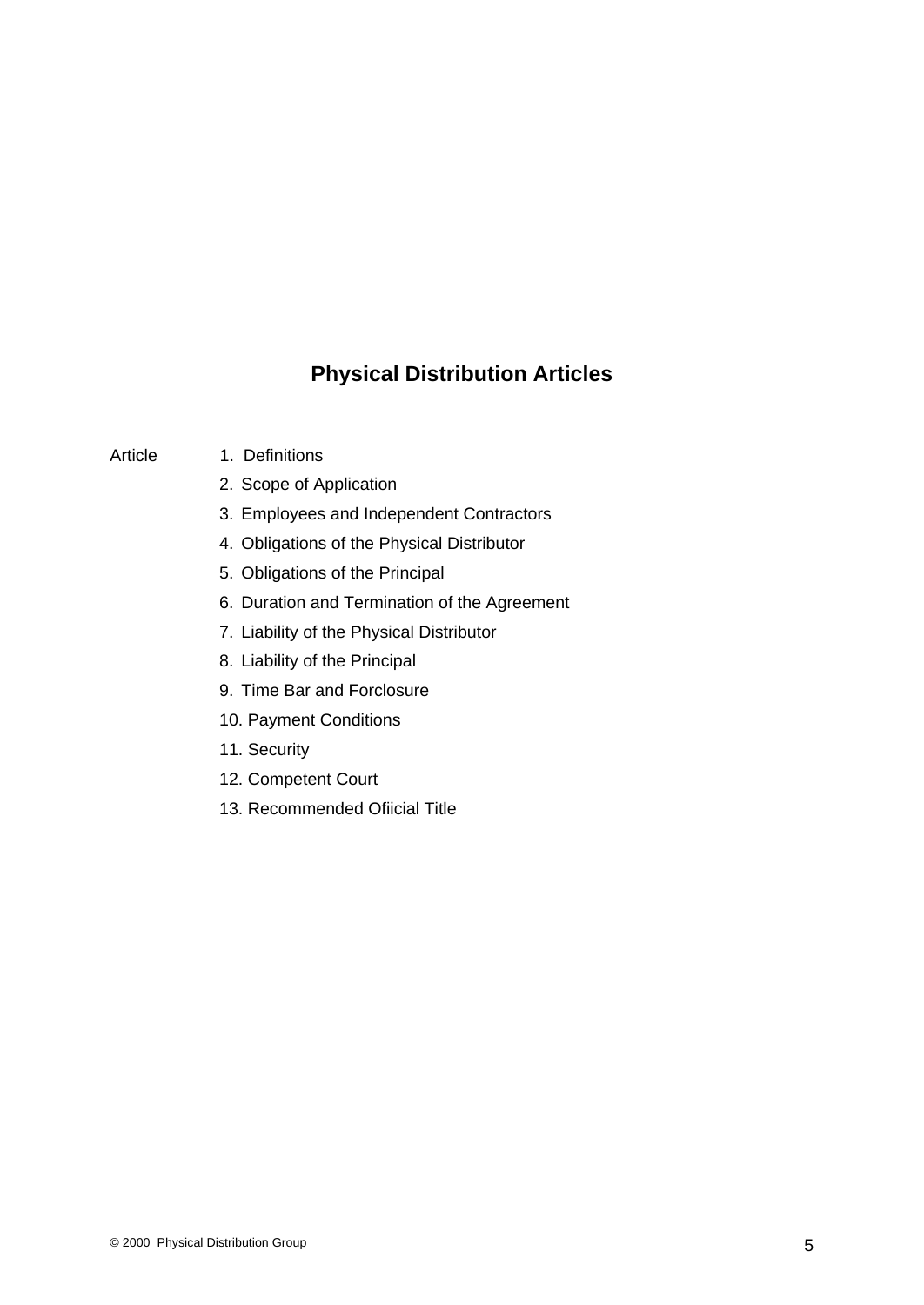# **PHYSICAL DISTRIBUTION CONDITIONS 2000**

(PD-Conditions)

#### ARTICLE 1 DEFINITIONS

In these conditions the following is meant:

- 1. **PHYSICAL DISTRIBUTION:** All activities, such as transport, forwarding, unloading, stocking, storage, taking out of storage, loading, stocks management, assembly, order management, order groupage, preparing for despatch, invoicing, information exchange and information management in relation to goods, insofar as this has been agreed between the principal and the physical distributor.
- 2. **PHYSICAL DISTRIBUTION AGREEEMENT:** The agreement whereby the physical distributor undertakes to carry out physical distribution for the principal (also called: "PD- Agreement).
- 3. **PHYSICAL DISTRIBUTOR:** The provider of services who has entered into a physical distribution agreement with the principal and accordingly has agreed to undertake physical distribution.
- 4. **PD-CONDITIONS:** The present Physical Distribution Conditions.
- 5. **TRANSPORT TRAJECTORY**: That section in the performance of the physical distribution agreement whereby the goods assigned to the physical distributor are on board a means of transport for the purpose of being transported. The trajectory does not include loading into or unloading out of the means of transport.
- 6. **FORCE MAJEURE**: Circumstances a diligent physical distributor was not able to avoid and the consequences of which he was not able to prevent. Fire and explosions, as well as the consequences thereof, are always considered to be force majeure.
- 7. **GOODS**: The goods made available by the principal to the physical distributor for the performance of this agreement.
- 8. **RECEIVING:** The moment in which the goods have physically been received by the physical distributor for the performance of the agreed work.
- 9. **DELIVERY:** The moment in which the goods, after the agreed work has been carried out by the physical distributor, are made available to the principal or entitled party.
- 10. **FREIGHTFORWARDING:** The concluding, on behalf of the principal, of one or more transport agreements with a carrier, or making a stipulation in such transportation agreement(s) on behalf of the principal.
- 11. **STOCK DISCREPANCY**: An inexplicable discrepancy between the actual stock and the stock which according to stock records of the physical distributor and the principal should be present.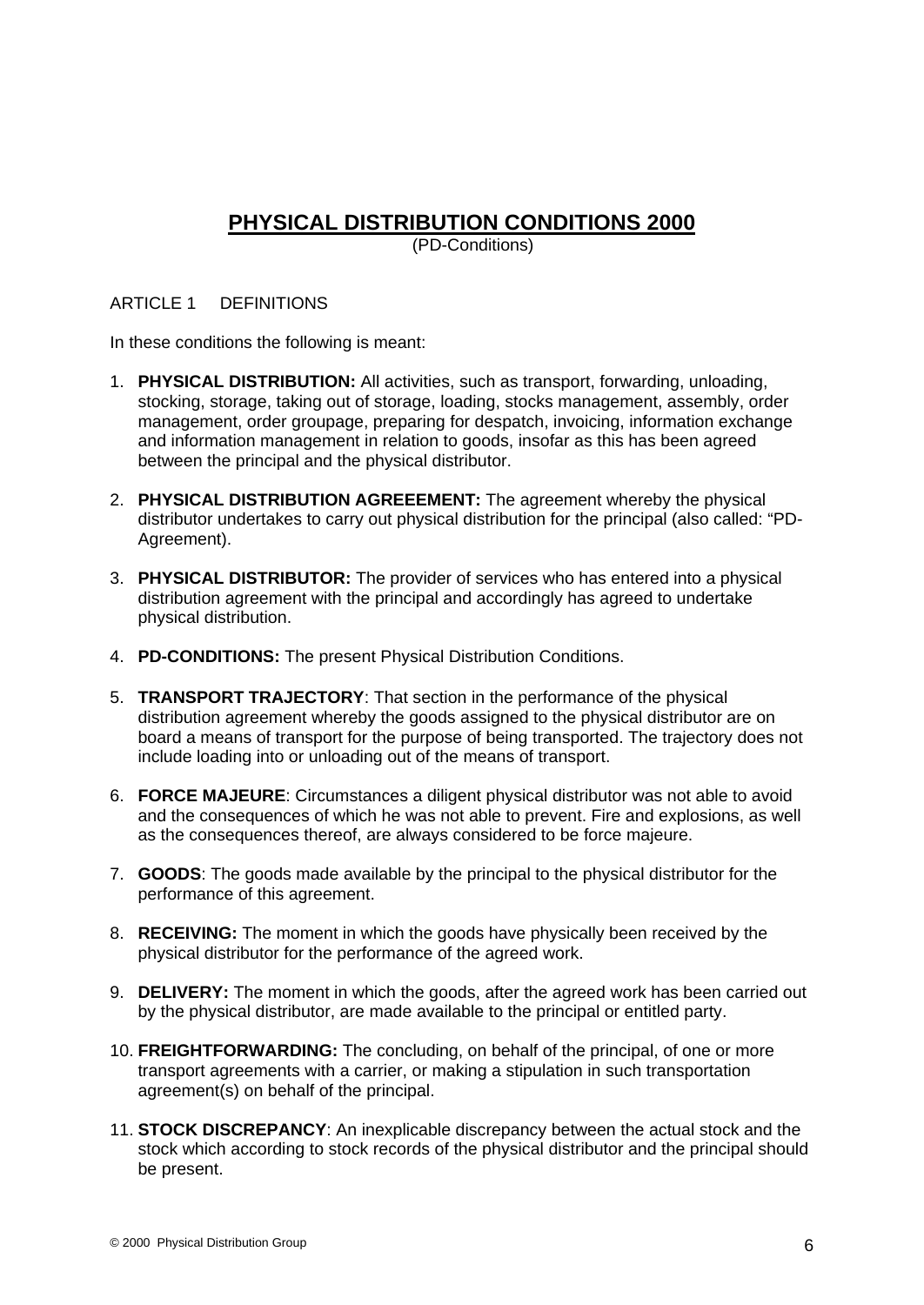- 12. **WORKING DAYS:** All calendar days, with the exception of Saturdays, Sundays, as well as generally recognised Christian and national holidays in the Netherlands.
- 13. **HELPERS:** All those persons whom physical distributor makes use of in the performance of the agreement (such as sub-contractors, agents and other helpers).

#### ARTICLE 2 SCOPE OF APPLICATION

#### **GENERAL**

- 1. The PD-conditions govern all tenders, agreements entered into and legal and effective acts carried out by the physical distributor for implementation purposes, insofar as not contradictory with mandatory law.
- 2. Deviations from these conditions are only valid if and insofar as explicitly agreed upon by the parties. The parties of the contract of the contract of the contract of the contract of the contract of the contract of the contract of the contract of the contract of the contract of the contract of the contract of th
- 3. Unless explicitly agreed otherwise the applicability of conditions observed by the principal is excluded is excluded.
- 4. If the principal and the physical distributor agree to exchange information by electronic means the General Conditions of Electronic Message Transfer, filed at the Offices of the District Courts in Amsterdam and Rotterdam by the Stichting Vervoeradres, is applicable together with these conditions, specifically the version filed at the time of the conclusion of the PD Agreement.

#### **TRANSPORT**

- 5. Besides treaties, laws and legal regulations applicable to the various modes of transport, the following regulations with regard to the defined means of transport apply with regard to the above:
	- domestic road carriage: the General Transport Conditions 1983 (Algemene Vervoersconditions), filed at the Offices of the District Courts in Amsterdam and Rotterdam, that is to say the version of these conditions lodged at the time of the conclusion of the PD Agreement.
	- transport by railway: the conditions of the documents relating to the carriage of the goods;
	- transport by inland shipping: the Freighting Conditions (Bevrachtingsvoorwaarden) 1991, filed at the Offices of the District Courts in Amsterdam and Rotterdam, that is to say the version of these conditions filed at the time of the conclusion of the PD Agreement.
	- transport by air: the standard IATA Transport Conditions, as can be found on the back of the standard IATA airbill, as well as the conditions referred to therein;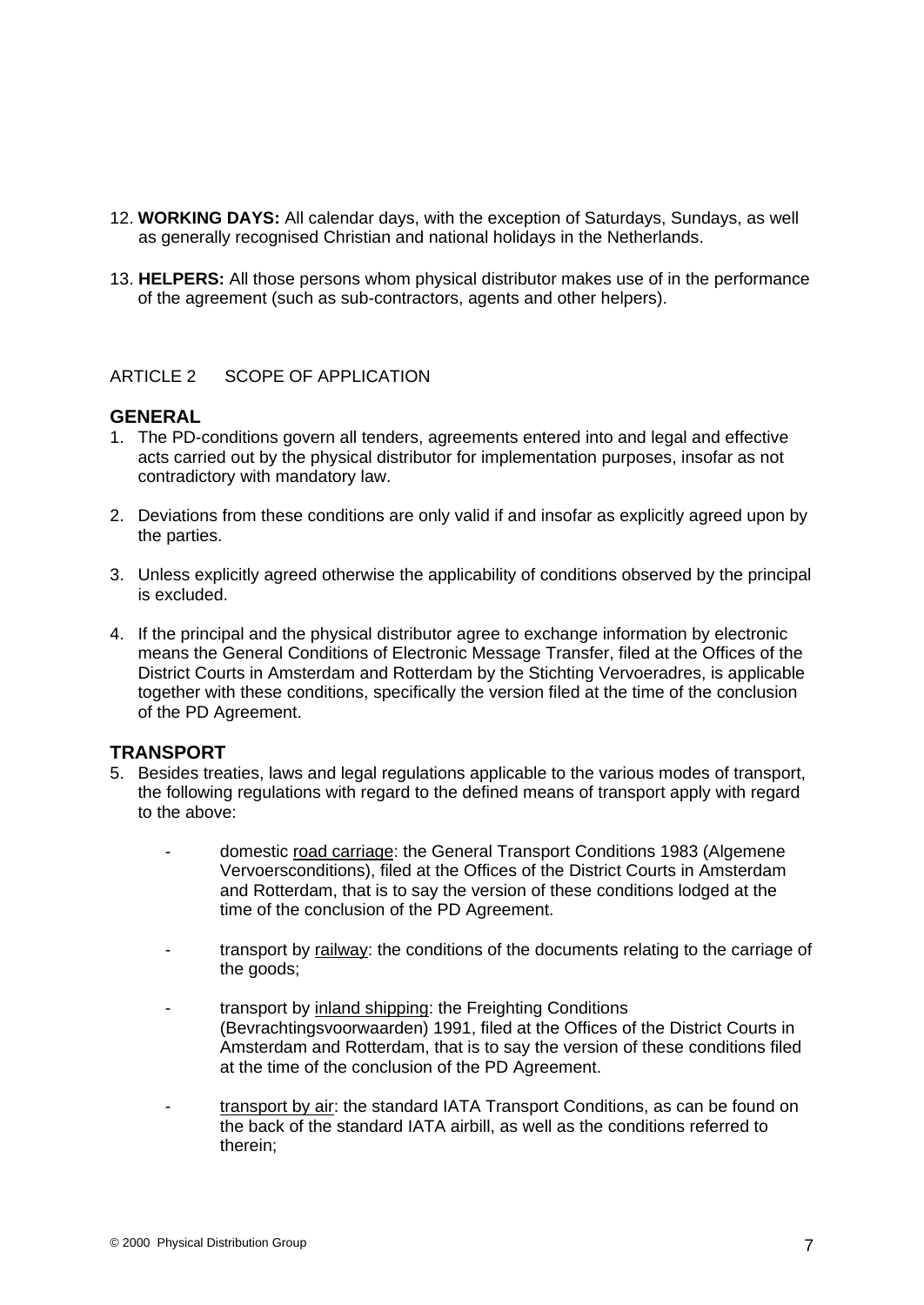combined transport: for each section of the transport, the applicable legal regulations for that section, as well as Articles 8.40 up to and including 8:52 of the Dutch Civil Code.

If and insofar as the above treaties, laws and legal regulations and conditions have not regulated liability, the present PD conditions apply.

#### **FREIGHTFORWARDING**

6. In the event the physical distributor undertakes to forward the goods, the Dutch Forwarding Conditions of 4 January 1999, filed at the Offices of the District Courts in Amsterdam, Arnhem, Breda and Rotterdam apply, that is to say the version of these conditions filed at the time of the conclusion of the PD Agreement.

#### **FISCAL AND CUSTOMS SERVICES**

- 7. In the event the physical distributor undertakes to carry out the fiscal representation for the principal and/or undertakes customs formalities (including formalities regarding storage in customs warehouse), the Dutch Forwarding Conditions as mentioned above in Article 2 paragraph 6 apply.
- 8. All conditions stated in this article shall be sent free of charge at first request.

#### ARTICLE 3 EMPLOYEES AND INDEPENDENT CONTRACTORS

- 1. The physical distributor is authorised to make use of helpers in the performance of the agreement. For acts and omissions of these helpers, carried out during the performance of the work for which they are being used by the physical distributor, the physical distributor shall be responsible in the same way as for his own personnel.
- 2. In the event the aforementioned employees or independent contractors are held liable outside the agreement with regard to the work, for which they were being used by the physical distributor, it has been stipulated on their behalf that they shall be able to appeal to all the stipulations in the present conditions regarding exclusion or limiting of liability.
- 3. Any legal action regarding liability, notwithstanding the grounds, may only be made by the principal within the limitations of the agreement entered into with the physical distributor.

#### ARTICLE 4 OBLIGATIONS OF THE PHYSICAL DISTRIBUTOR

The physical distributor is obliged:

- 1. to accept the agreed goods at the agreed place, time and manner, accompanied by the documents relating to the carriage of the goods and any other documents supplied by the principal.
- 2. to take care of storing the goods and taking the goods out of storage.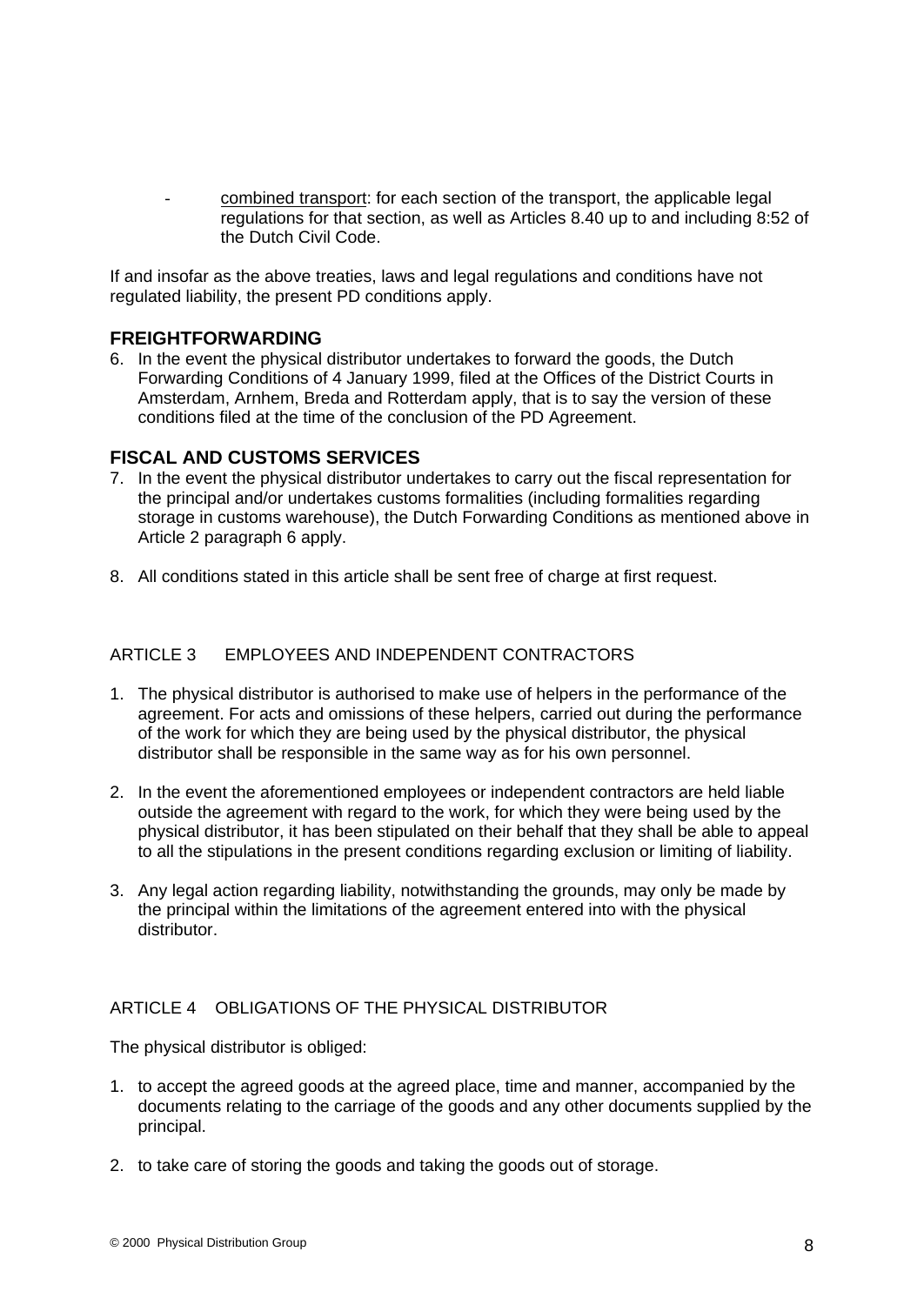- 3. to carry out storage and have work done on the goods in areas explicitly agreed upon.
- 4. to take all necessary measures regarding the goods, also those not arising directly from the physical distribution, at the principal´s expense and before doing so, consulting with the principal, if possible.
- 5. to insure his liability, at the principal´s request, arising from the PD Agreement.
- 6. at the written request of the principal and on behalf of both parties, without the possibility of recourse and stating the desired coverage, to insure the goods and to supply the principal with a copy of the insurance policy or an insurance certificate.
- 7. to allow the principal and persons designated by the principal to enter areas where the goods are, on the condition that:
	- this is done in the presence of a person on behalf of the physical distributor and is requested in good time beforehand,
	- this occurs in accordance with the company rules of the physical distributor.
- 8. to carry out extra activities in consultation with the principal at a rate agreed upon.
- 9. before accepting goods which are visibly damaged, to ask the principal for instructions, or, if instructions cannot be obtained on time, to refuse acceptance of the damaged goods.
- 10. to make use of equipment suitable for the intended purpose in carrying out the physical distribution agreement.
- 11. to deliver the goods in the same condition in which they have been received, or in the agreed condition.
- 12. to maintain secrecy towards third parties concerning the facts and details known to him on the basis of the PD Agreement.

#### ARTICLE 5 OBLIGATIONS OF THE PRINCIPAL

The principal is obliged:

- 1. to supply the physical distributor in good time with all the information and documents regarding the goods, as well as the handling thereof, which he knows or is deemed to know that they are important for the physical distributor, unless he may assume that the physical distributor knows or is deemed to know this information. The principal guarantees the correctness of information supplied by him.
- 2. to make the agreed goods available to the physical distributor at the agreed place, time and manner, accompanied by the agreed documents and/or documentation and all other documents required by law to be supplied by the principal.
- 3. to compensate the physical distributor, besides the agreed price for the physical distribution, for any additional costs made for additional work and/or deviating circumstances.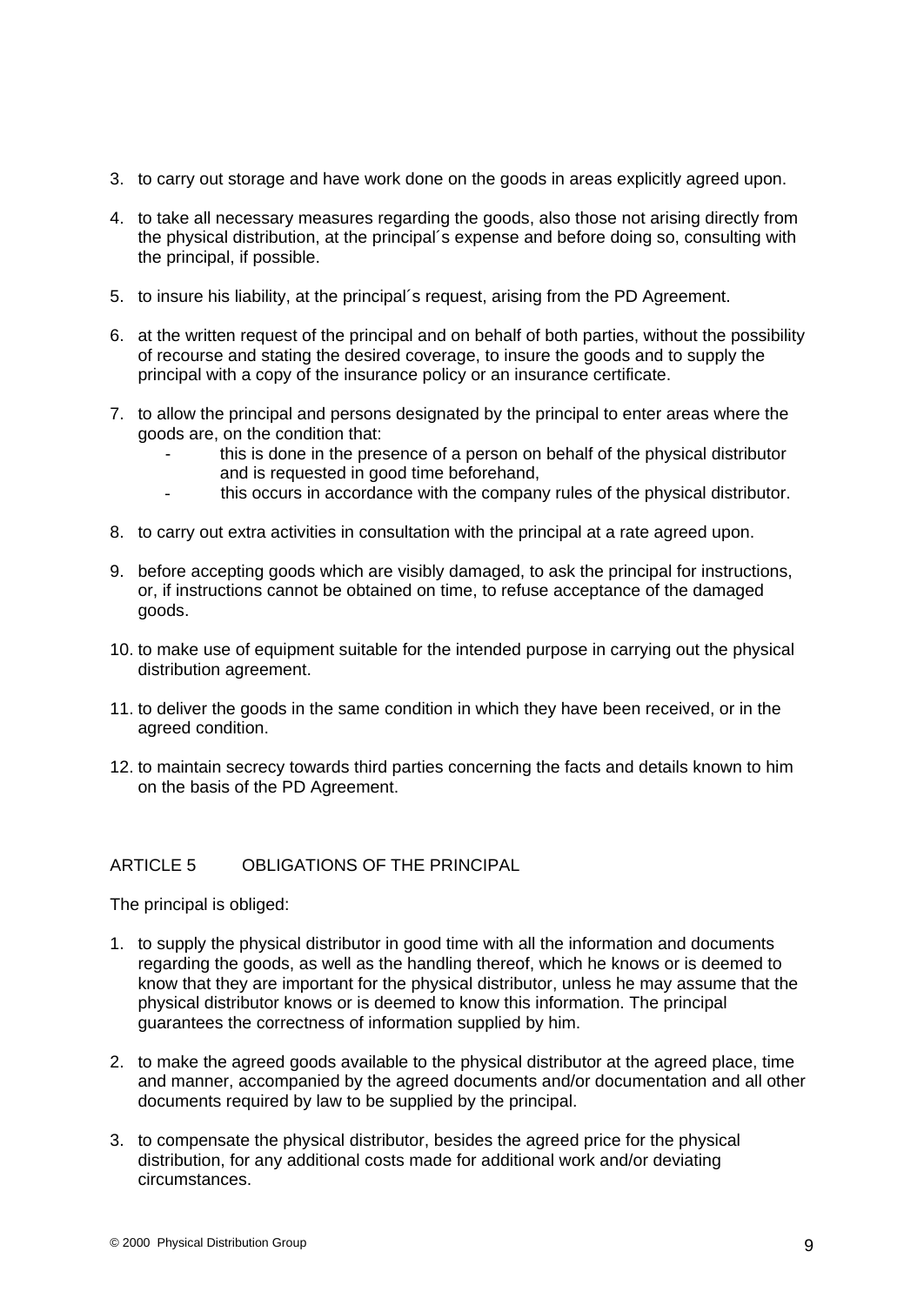- 4. to indemnify the physical distributor or his assistants, at his first request, against claims outside the agreement from third parties regarding damage or financial loss, relating in any way to the carrying out of the PD Agreement by the physical distributor, his assistants or helpers, including claims on account of product liability.
- 5. to guarantee the goods and equipment made available by him to the physical distributor.
- 6. to oblige the addressee or consignee of the goods to report immediately visible damage at the latest at the moment of delivery, and damage which is not immediately visible as soon as possible, and in any event within 7 days of delivery, in writing to the physical distributor, failing which any (timely) claims for damage by the principal with regard to the goods shall become null and void.
- 7. to receive, upon termination of the Physical Distribution Agreement, all goods still present at the physical distributor on the last working day of this agreement, after payment of that which is owing or forthcoming. For that which shall be owing after termination of the Physical Distribution Agreement, the principal may suffice in supplying sufficient security. In the event the principal does not fulfil the obligation, as stated in this article, Article 17 AVC shall be accordingly applicable.
- 8. to maintain secrecy towards third parties with regard to the facts and information known to him to the basis of the Physical Distribution Agreement.

#### ARTICLE 6 DURATION AND TERMINATION OF THE AGREEMENT

- 1. Unless parties have agreed otherwise, the PD Agreement is valid for an indefinite period, with a period of notice of three months.
- 2. In the event the principal has failed accountably to fulfil his obligations pursuant to Article 5 the physical distributor may terminate the Physical Distribution Agreement without prejudice to his rights to compensation for damage, after he has given the principal in writing an ultimate period of a minimum of 14 days and the principal has not yet fulfilled his obligations after the period has lapsed. In the event the running of his business would be unreasonably disrupted by the setting of such term, the physical distributor may terminate the agreement immediately.
- 3. Termination of the agreement by the physical distributor with immediate effect is at any event possible, irrespective of the agreed duration of the agreement, in the event the principal:<br>- discontinues his profession or company entirely or to a major extent;
	-
	- loses the power to dispose of his capital or a part thereof;
	- loses his corporate capacity, his company is dissolved or effectively liquidated;
	- is declared bankrupt;
	- proposes an settlement outside bankruptcy or if the goods of the principal have been seized.
- 4. In the event the physical distributor fails accountably in the performance of his obligations during an uninterrupted period of 30 days and this failure justifies the dissolution of the agreement, the principal may terminate the physical distribution agreement, without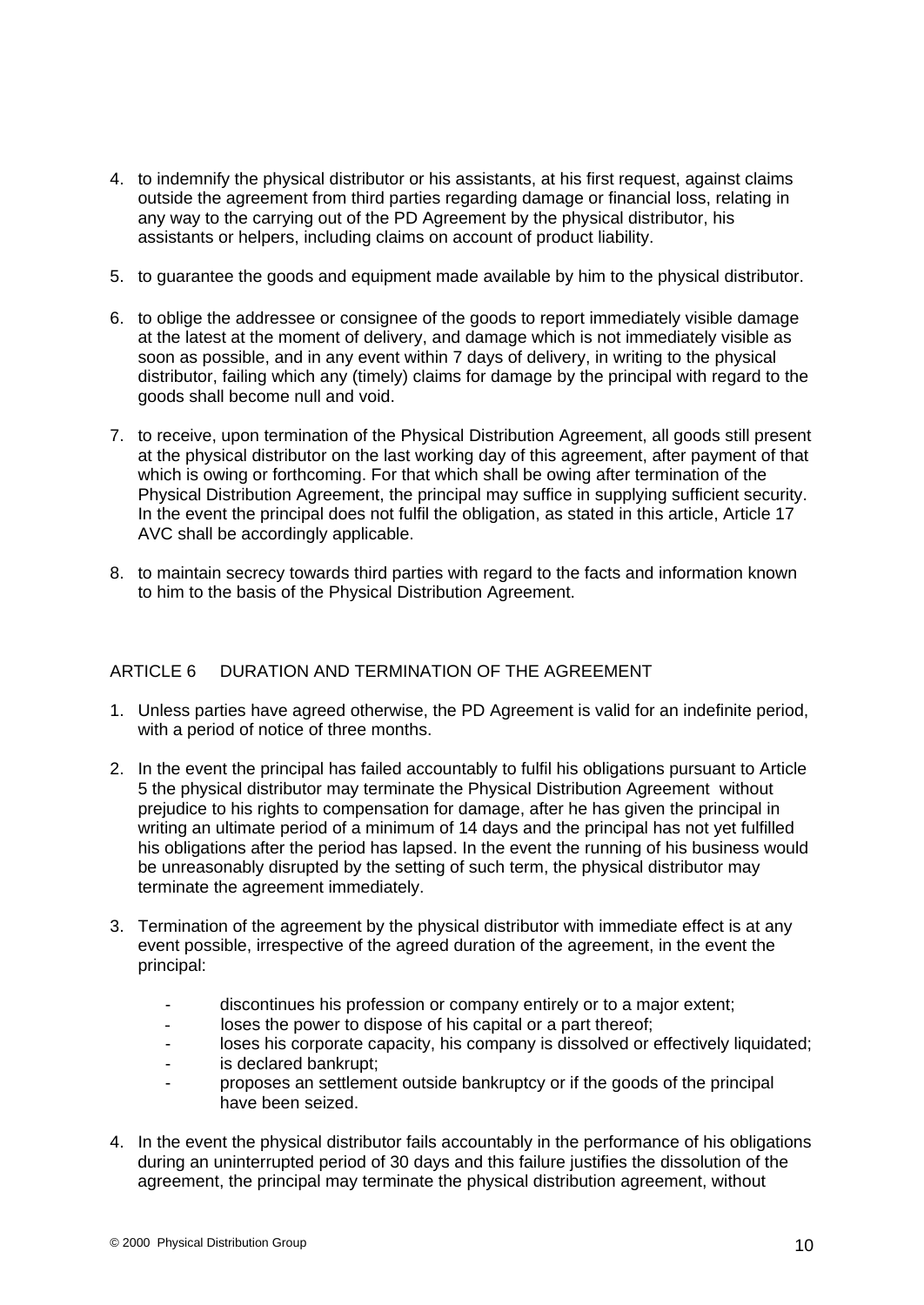prejudice to his rights to compensation for damage suffered to the goods, within one week after he has given the physical distributor in writing an ultimate term with an appeal to the present article and the physical distributor has not yet fulfilled his obligations after the term has lapsed. If the duration of the term within which the obligations must be fulfilled has not been explicitly been agreed upon in the PD Agreement, a term of thirty calendar days is applicable.

- 5. Any termination or written notification must be given by registered mail.
- 6. If, upon termination of the agreement, the physical distributor still has goods as meant by Article 1 paragraph 7 in his charge, the stipulations of the agreement regarding those goods remain in force up to such time as these goods have been removed from his charge in the agreed manner.

#### ARTICLE 7 LIABILITY OF THE PHYSICAL DISTRIBUTOR

- 1. **TRANSPORT TRAJECTORY:** The physical distributor accepts liability as carrier for damage to or loss of goods in his charge which have occurred during transport, also in the event he has subcontracted the transport to others. The above applies unless the physical distributor has explicitly made known beforehand that he is acting as forwarding agent and not as carrier: in that case his liability is governed by the Dutch Forwarding Conditions.
- 2. **DAMAGE TO GOODS FROM CAUSES OTHER THAN DURING TRANSPORT:** The physical distributor is liable for damage to or loss of goods in his care from the moment of receiving the goods until delivery unless he can prove force majeure as meant by Article 1 paragraph 6, and with due regard to the following restrictions and limitations, unless parties have agreed otherwise.
- 3. **CONSEQUENTIAL DAMAGE:** The physical distributor is only liable for damage to and loss of goods in his charge and therefore not for immaterial damage, loss of profit, consequential damage, however occurring, including damage caused by delay and damage caused on account of advice from the physical distributor.
- 4. **OPEN AIR STORAGE:** The physical distributor is not liable for damage to goods, insofar the damage is the result of the special risks in connection with storage, by order of the principal, in the open air.
- 5. **LIABILITY LIMIT:** Except in the case of gross negligence or wrongful act on his part, the physical distributor is not liable for anything exceeding E 3,50 per kilogram damaged or lost weight, up to a maximum of E 115.000 per occurrence or series of occurrences having the same cause.
- 6. **DISCREPANCIES IN STOCK:** Any discrepanices in stock must be apparent from the stocktaking, which should take place at least once per calendar year, upon termination or at the moment of termination of the agreement. Any shortage and any surplus shall be balanced against each other. In case of stock discrepancies the physical distributor may only be held liable if the shortage outweighs the surplus by an amount, in items, kilograms or litres, greater than one per cent of the amount which on a yearly basis regarding those goods is the subject of the physical distribution agreement.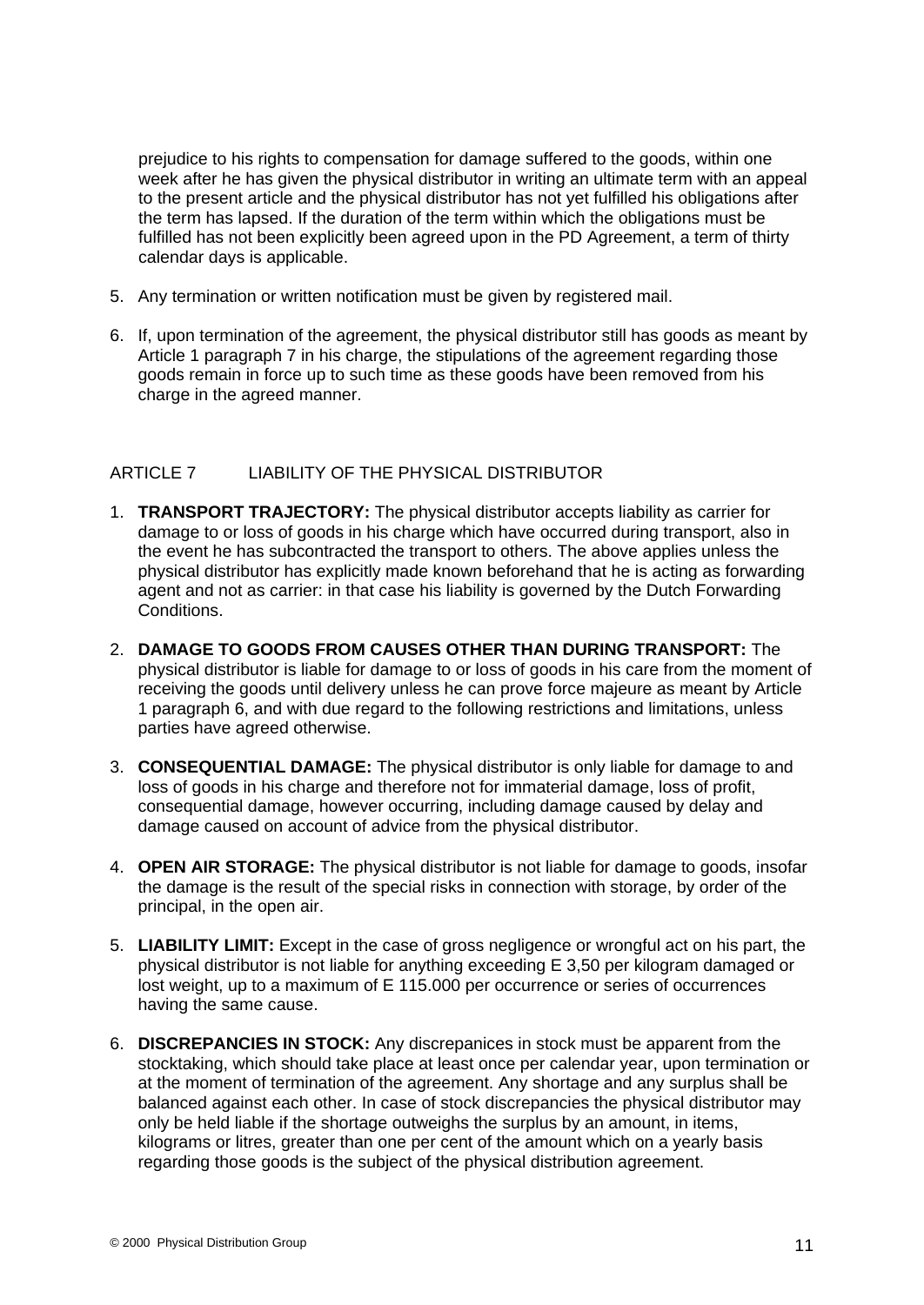Needless to say it is explicitly agreed that the present conditions also govern the liability of the physical distributor regarding stock discrepancies, including the liability limit as described in Article 7 paragraph 5.

#### ARTICLE 8 LIABILITY OF THE PRINCIPAL

- 1. The principal is liable for all damage caused by or in connection with the goods, or nature or packaging thereof, entrusted to the care of the physical distributor, in particular damage caused by the fact that the dangres, inherent to dangerous goods materialized.
- 2. The principal is liable for damage caused by persons representing the principal, whom the physical distributor has allowed on his premises.
- 3. The principal is also liable for all costs, damage, interest, fines, penalties and confiscation, including damage on account of non-clearance or tardy clearance of customs documents, which are directly or indirectly the result of the circumstance that the goods were not accompanied upon delivery for physical distribution by the required documents or were accompanied by incorrect documents, or are the result of or in any way connected to a circumstance for which the physical distributor is not liable.

#### ARTICLE 9 TIME BAR AND FORCLOSURE

- 1. Any claim made against the physical distributor, including claims arising from collection on delivery matters, is timebared by the mere lapse of twelve months and shall be foreclosed by the mere lapse of eighteen months.
- 2. Limitation and expiry respectively are calculated from the day following the day on which the goods were delivered or should have been delivered, or failing that, from the day following the day on which the claim has arisen. In any case the limitation or expiry commences on the day following the day on which the agreement between parties was terminated.

#### ARTICLE 10 PAYMENT CONDITIONS

- 1. All amounts owing by the principal to the physical distributor, for whatever account, shall be paid in accordance with the agreed term or, in the absence thereof, within fourteen days of the invoice date.
- 2. In the event the principal does not pay any amount owing within the agreed term or, in the absence of an agreed term, within fourteen days of the invoice date, he is obliged to pay legal interest over the amount with effect from the day on which these payments should have been made up to the day of final settlement of the invoice.
- 3. The physical distributor is entitled to charge the principal for all necessary out-of-court and legal debt collection costs stated in paragraph 1. The out-of-court debt collection costs shall be due from the moment the principal is in default and the claim for collection has been passed on.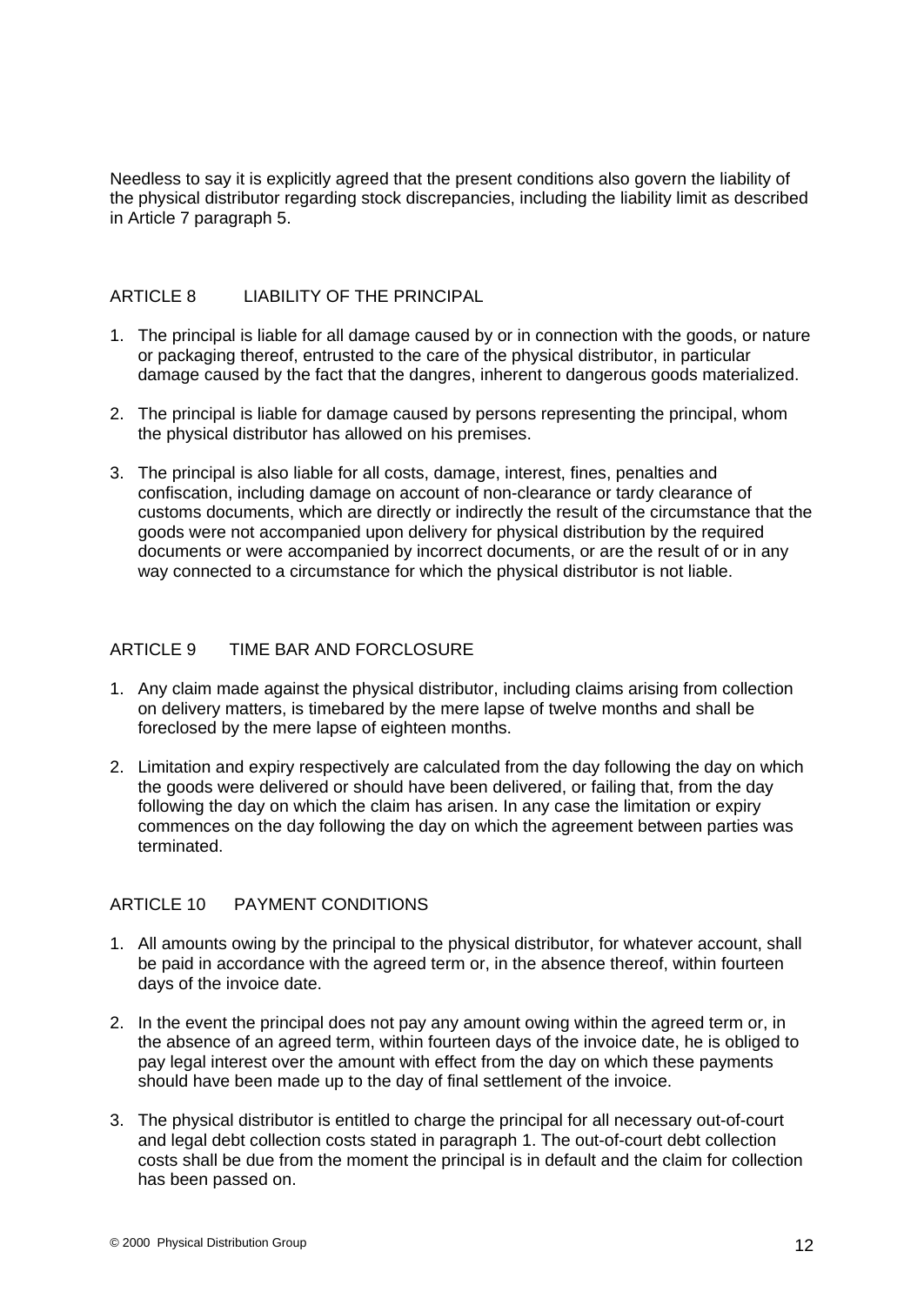- 4. The principal relinquishes all rights to settlement of claims for payment of compensation arising from the Physical Distribution Agreement, of costs owing for any other reason regarding the physical distribution or of other costs chargeable against the goods with claims for other reasons, and the principal also relinquishes all rights to the suspension of his payment.
- 5. All amounts stated in paragraph 1 of this article shall be immediately due and payable and subject to settlement in the cases stated in Article 6 paragraphs 2 and 3.

#### ARTICLE 11 SECURITY

1. The physical distributor has the retention right in respect of monies, goods and documents he holds in his charge in connection with the physical distribution against anyone wishing the handing over thereof.

2. With respect to the principal or the consignee the physical distributor may exercise his right of retention for that owing to him or shall be owing to him by the principal or the consignee for whatever account. He may also exercise this right for costs chargeable against the goods in case of collection on delivery.

- 3. The physical distributor may also exercise the right of retention stated in paragraph 2 for that owing to him by the principal in connection with previous physical distribution agreements.
- 4. The physical distributor may also exercise the right of retention for a provision owing to him in connection with collection on delivery, for which he does not have to accept a security. The contract of the contract of the contract of the contract of the contract of the contract of the contract of the contract of the contract of the contract of the contract of the contract of the contract of the
- 5. In the event a dispute arises during settlement regarding the amount owed or, for the purposes of determining such, a calculation which cannot be carried out immediately, then the person claiming delivery is obliged to immediately pay the portion which parties are in agreement about and to issue security for payment of the disputed portion or the portion of which the amount has not yet been determined.
- 6. A right of pledge as meant by Article 3:236 of the Dutch Civil Code shall be established on all goods, documents and monies, which the physical distributor for whatever reason and whatever purpose has in his charge or shall have, for all claims which he has or shall have at the expense of the principal or the owner.
- 7. The sale of any pledge must be carried out in a manner stipulated by law or in the event of mutual agreement - privately.
- 8. The right to sale as meant in the above paragraph implies the sale of the goods in his charge at the principal´s cost in accordance with Articles 3:249 et seq. of the Dutch Civil Code and to retain all amounts owing by the principal out of the proceeds, in the event the principal fails to pay the amounts owing by him to the physical distributor, or if the physical distributor has good reason to suspect that the payment obligations shall not be met.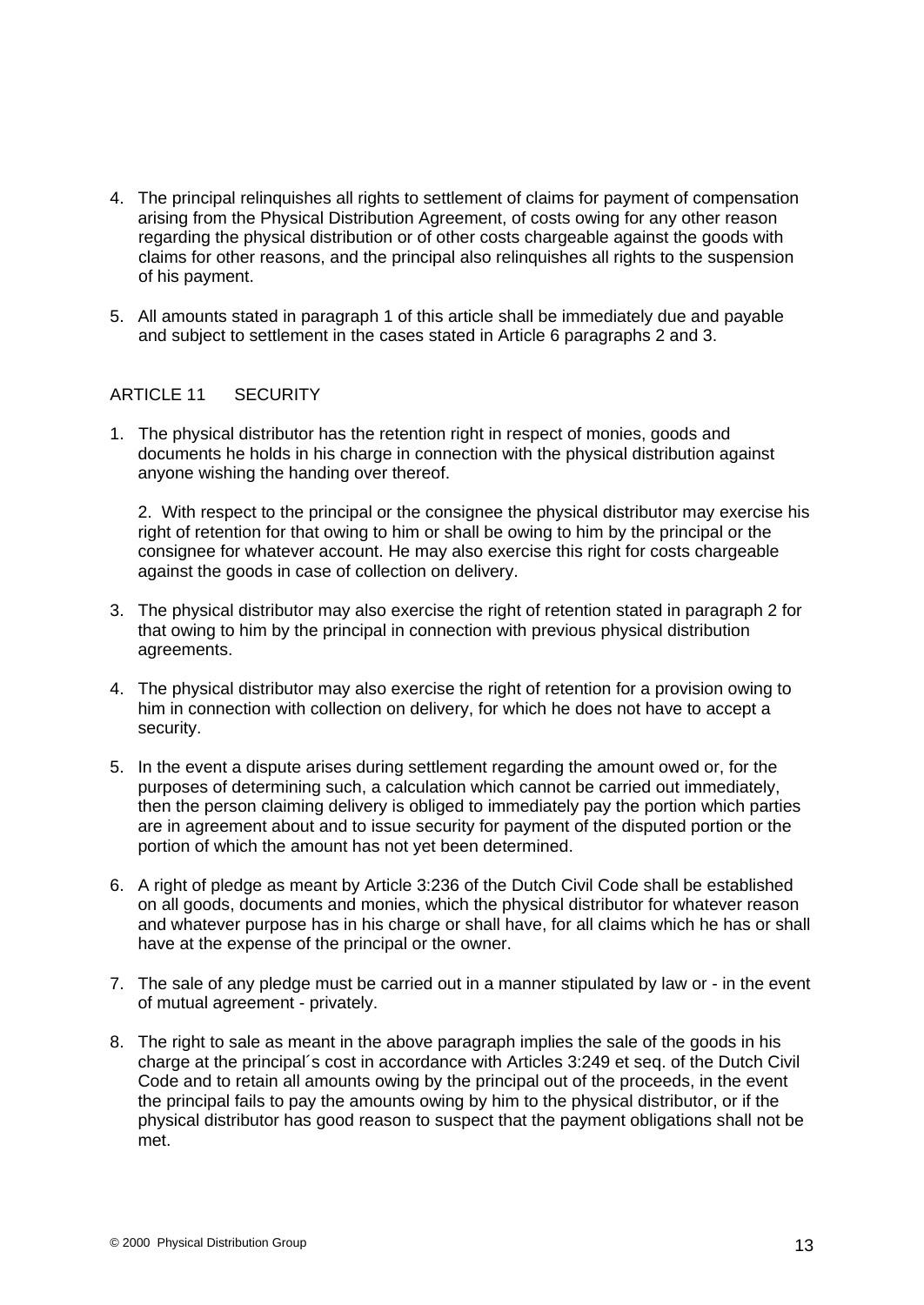- 9. The physical distributor may have the pledged goods replaced by another equivalent security to be evaluated solely by him.
- 10. At the first request of the physical distributor the principal will provide security for the cargo, rights, taxes, levies, premiums and other costs the physical distributor makes or has to make on behalf of the principal. All consequences of the non (timely) fulfilment of the obligation to provide security are for the account of the principal.

#### ARTICLE 12 COMPETENT COURT

- 1. All agreements, to which these Physical Distribution Conditions apply, are subject to Dutch law.
- 2. All disputes emanating from or in connection with the agreement, irrespective of which general conditions are applicable to these disputes, shall be decided by the competent court of the place of establishment of the physical distributor or the competent court in Amsterdam if the place of establishment is not in the Netherlands.

#### ARTICLE 13 RECOMMENDED OFFICIAL TITLE

- 1. The present conditions can be cited as "Physical Distribution Conditions 2000" and have been listed at the Offices of the District Courts of Amsterdam and Rotterdam on 1 September 2000.
- 2. The Dutch text will prevail in the event of discrepancy between the Dutch text and the text in any other language.